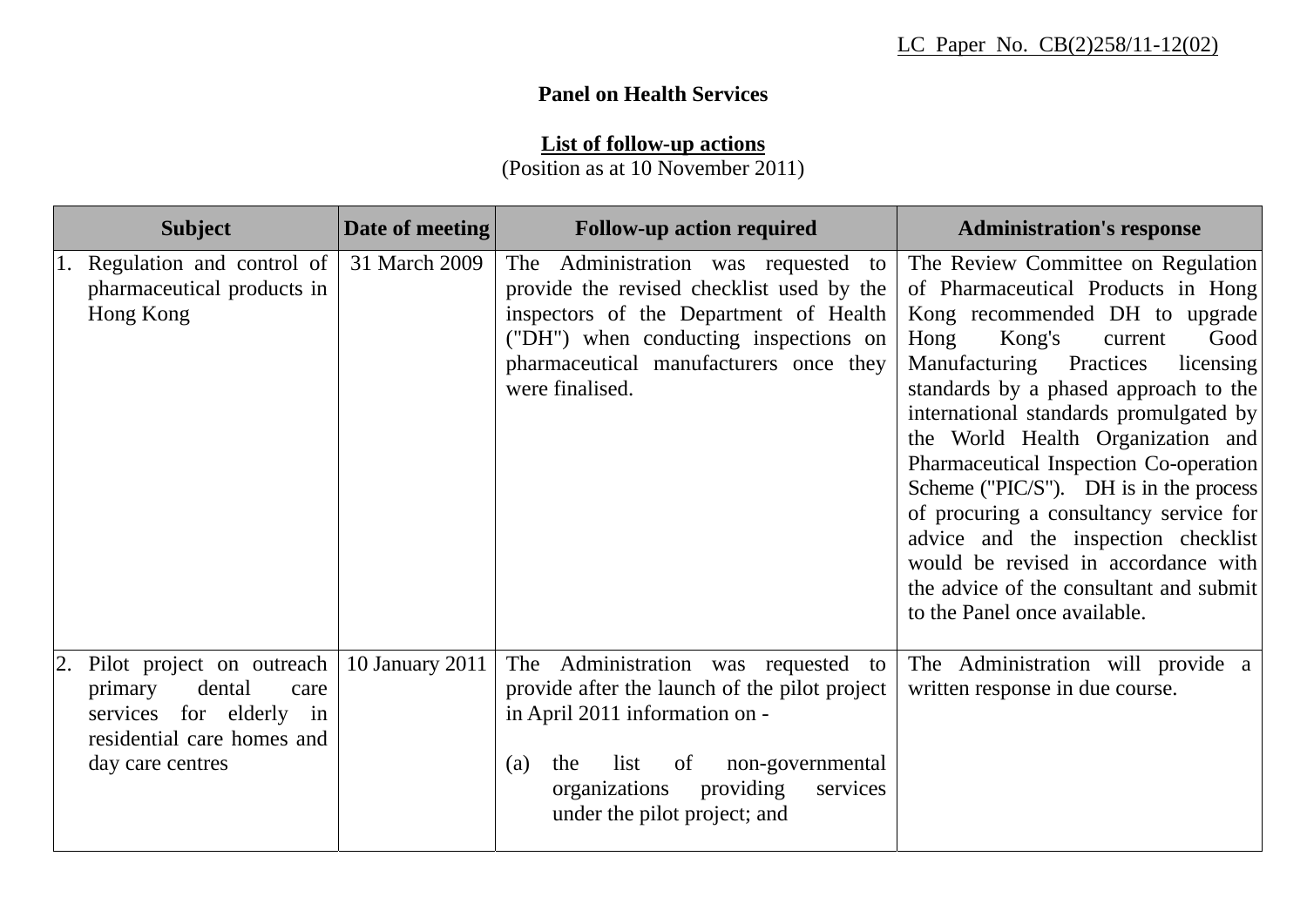| <b>Subject</b>                                                                         | Date of meeting | <b>Follow-up action required</b>                                                                                                                                                                                                                                                                                                                                                                 | <b>Administration's response</b>                                                                                                                                                                                                                                                                                                                                                                                                                     |
|----------------------------------------------------------------------------------------|-----------------|--------------------------------------------------------------------------------------------------------------------------------------------------------------------------------------------------------------------------------------------------------------------------------------------------------------------------------------------------------------------------------------------------|------------------------------------------------------------------------------------------------------------------------------------------------------------------------------------------------------------------------------------------------------------------------------------------------------------------------------------------------------------------------------------------------------------------------------------------------------|
|                                                                                        |                 | a breakdown by districts of the<br>(b)<br>number of residential care homes<br>and Day Care Centres for the Elderly<br>receiving the services.                                                                                                                                                                                                                                                    |                                                                                                                                                                                                                                                                                                                                                                                                                                                      |
| 3. Creation of new directorate<br>posts in DH                                          | 11 April 2011   | The Administration was requested to report<br>on a quarterly or bi-annual basis the<br>forward<br>progress<br>taking<br>the<br>in<br>recommendations of the Review Committee<br>on the Regulation of Pharmaceutical<br>in Hong Kong after<br>Products<br>the<br>establishment of the Office on Drugs.                                                                                            | Upon the creation of the Assistant<br>(Drug)<br>and<br>Chief<br>Director<br>one<br>Pharmacist posts on 1 and 14 September<br>2011 respectively, the Drug Office was<br>formally set up on 1 September 2011 to<br>take forward the recommendations of<br>Committee<br>Review<br>the<br>on<br>the<br>Regulation of Pharmaceutical Products<br>in Hong Kong.<br>The Administration will report the<br>progress on the recommendations in<br>due course. |
| joint<br>4. Improvement<br>on<br>replacement surgeries<br>in<br>the Hospital Authority | 13 June 2011    | The Administration was requested to<br>provide the following information -<br>manpower deployment of the two<br>(a)<br>joint replacement centres in the Hong<br>Kong Buddhist Hospital and the Yan<br>Chai Hospital respectively; and<br>the respective service demand and<br>(b)<br>capacity of the Kowloon Central<br>Cluster and the Kowloon East Cluster<br>for joint replacement surgeries. | The Administration's response was<br>issued to members vide LC Paper No.<br>$CB(2)235/11-12(01)$ on 4 November<br>2011.                                                                                                                                                                                                                                                                                                                              |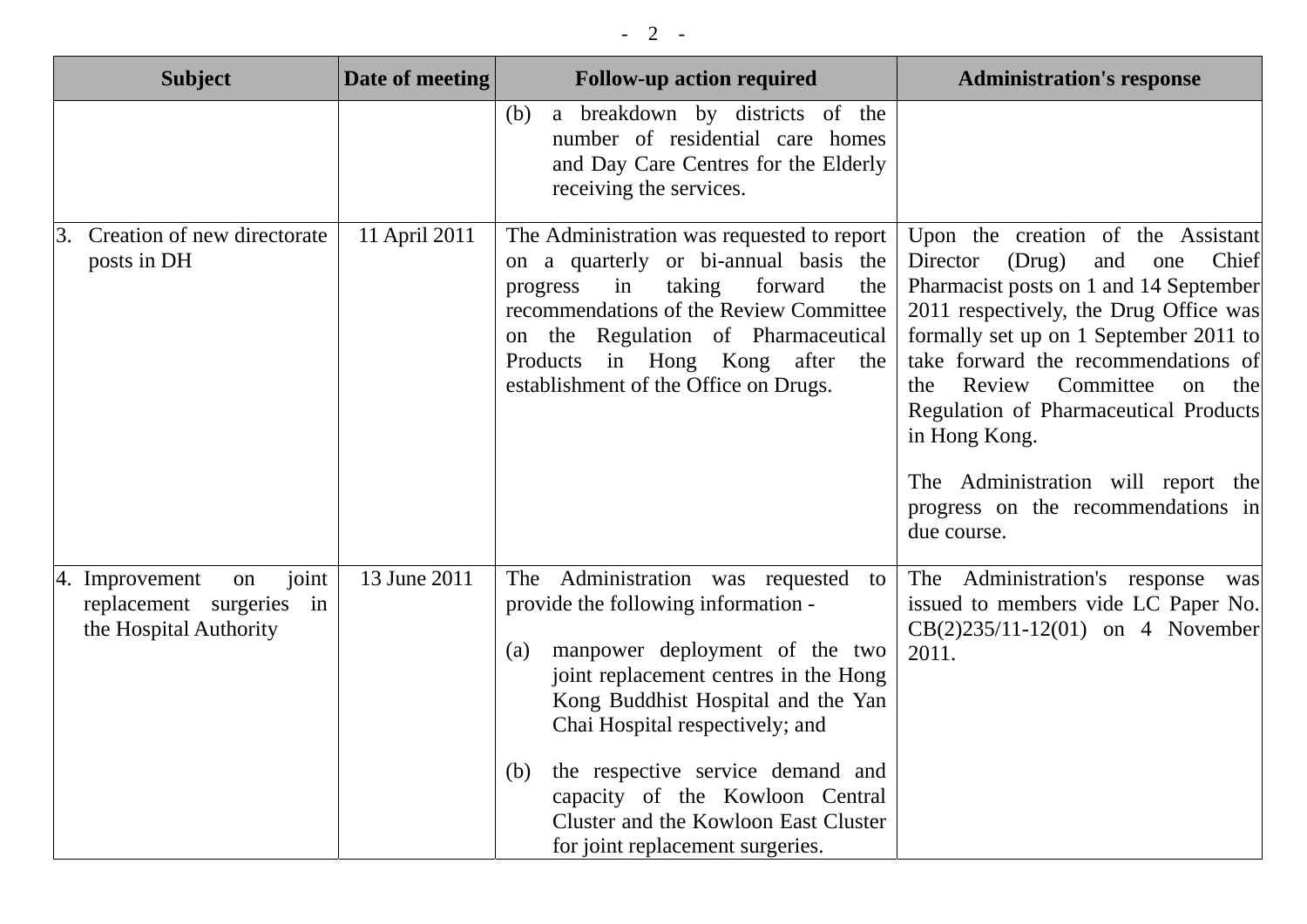| <b>Subject</b>                                                              | Date of meeting | <b>Follow-up action required</b>                                                                                                                                                                                                                                                 | <b>Administration's response</b>                             |
|-----------------------------------------------------------------------------|-----------------|----------------------------------------------------------------------------------------------------------------------------------------------------------------------------------------------------------------------------------------------------------------------------------|--------------------------------------------------------------|
| 5. Implementation of hospital<br>accreditation<br>public<br>in<br>hospitals | 4 July 2011     | HA was requested to provide the following<br>information -                                                                                                                                                                                                                       | The Administration will provide a<br>response in due course. |
|                                                                             |                 | the breakdown of the additional<br>(a)<br>funding and manpower allocated for<br>implementation<br>of hospital<br>the<br>accreditation by the five public<br>hospitals participated in the pilot<br>scheme of hospital accreditation; and                                         |                                                              |
|                                                                             |                 | information<br>whether<br>issues<br>on<br>(b)<br>relating to shortage of healthcare<br>manpower were identified in the<br>organization-wide accreditation survey<br>of the Tuen Mun Hospital.                                                                                    |                                                              |
| 6. Healthcare manpower<br>of<br><b>HA</b>                                   | 11 July 2011    | HA was requested to provide the following<br>information -                                                                                                                                                                                                                       | The Administration will provide a<br>response in due course. |
|                                                                             |                 | the healthcare staff establishment of<br>(a)<br>HA, with a breakdown by wards and<br>specialties of the manpower required<br>to take care of a patient and their<br>average work hours, as well as the<br>formulas used by HA for making the<br>healthcare manpower projections; |                                                              |
|                                                                             |                 | the turnover rate of nurses in HA for<br>(b)<br>the period of April to July 2011;                                                                                                                                                                                                |                                                              |